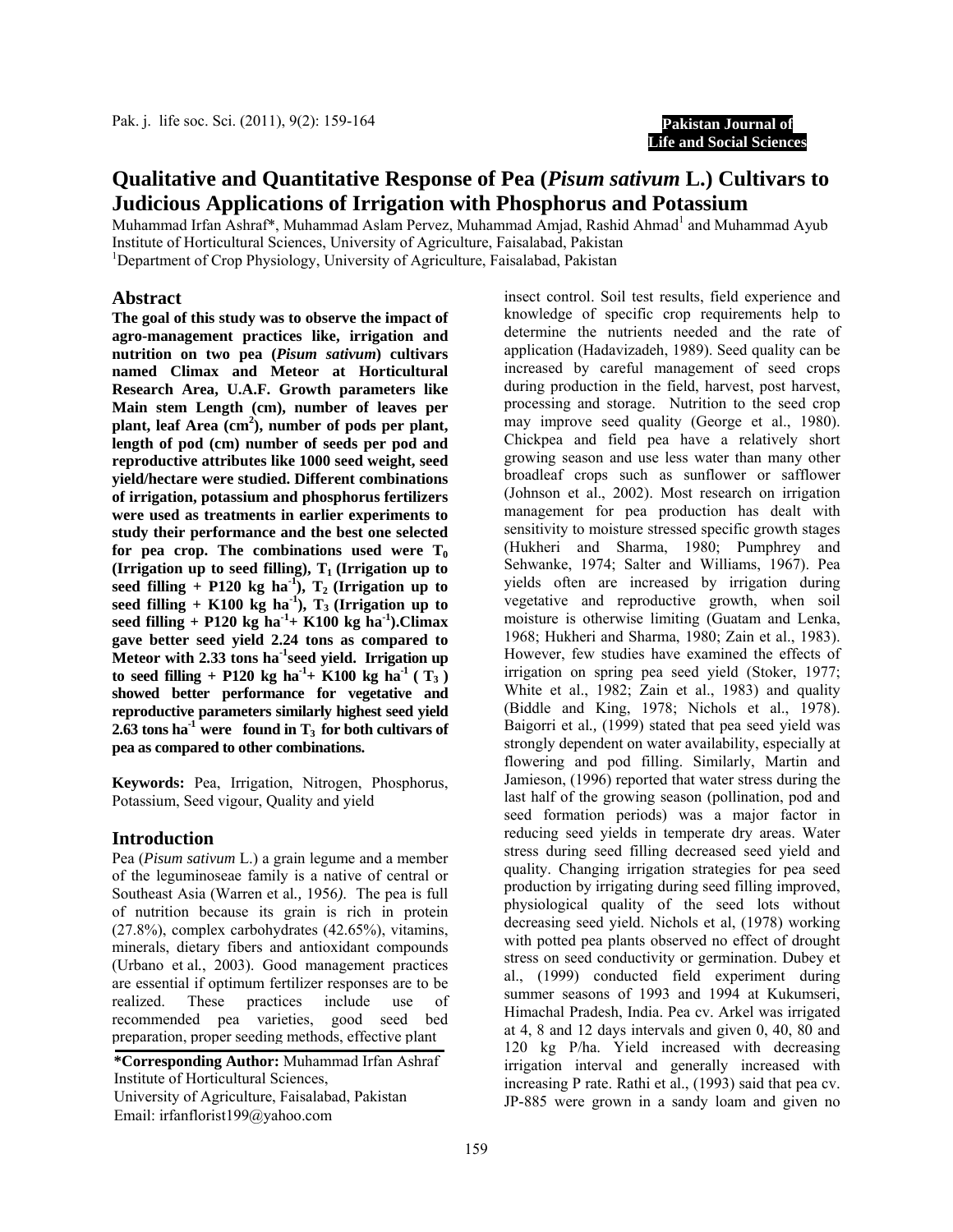irrigation. The phosphorus was given  $(2, 0, 20, 40, 40)$ 60 kg/ha. Nitrogen and phosphorus contents in the seed was highest with irrigation and protein contents was highest with irrigation + 60 kg  $P_2O_5/ha$ . Deficient irrigation reduced seed yield more than excessive irrigation, whereas excessive irrigation caused the greatest reduction of seed quality. The main objective of the study was to observe different levels of irrigation, Phosphorus and Potassium for Pea seed crop.

## **Materials and Methods**

This experiment was planned to assess interaction amongst promising levels of phosphorus and potassium. Irrigation levels were used which have been proved better in earlier experiments. Field experiment was laid out according to RCBD (Randomized Complete Design) with factorial arrangements. Different combination of phosphorus and potassium were used along with proved irrigation level in earlier experiment. Phosphorus and potassium were applied along with constant dose of Nitrogen @ 80 kg /ha Phosphorus and potash was applied at the time of seed bed preparation whereas, half dose of nitrogen was applied at the time of seed bed preparation and remaining was applied when flowering started. Immediately, after sowing water was applied. Irrigation was applied according to the schedule of the crop. Data collected on different crop parameters like growth, yield and seed quality were computed by using STATISTICA computer program. The least significant difference at 5% level of probability was used to test the differences among mean values (Steel et al*.,* 1997).Crop was looked after properly. The following treatments were studied. Irrigation up to seed filling: 10 irrigations  $(T_0)$ , Irrigation up to seed filling; 10 irrigations + P120 kg ha<sup>-1</sup> (T<sub>1</sub>), Irrigation up to seed filling: 10 irrigations applied + K100 kg ha<sup>-1</sup> (T<sub>2</sub>), Irrigation up to seed filling (10 irrigations) + P120 kg ha<sup>-1</sup>+ K100 kg ha<sup>-1</sup>  $(T_3)$ . Parameters, Main stem length (cm), Number of leaves per plant, Leaf area (cm<sup>2</sup>), Number of pods per plant, Length of pod (cm), Number of seeds per pod, Seed fresh weight per plant (g), Seed dry weight per plant (g), 1000 seed weight (g) and Seed yield per hectare (tons) were studied. Seed vigour tests were performed like, Germination test, Electrical conductivity test, Emergence test and Accelerated ageing test. Chemical composition of the different parts (leaves, stems, pods) of pea plant and seeds were air dried, grinded and saved in small bottles for chemical analysis. Nitrogen, Phosphorus, Potassium and Protein were determined by according to the method described by Chapman and Parker (1961). Ash contents were determined by following method given in AACC (2000).

### **Results and Discussion**

Growth parameters, Main stem length (cm), Number of leaves plant<sup>-1</sup> and Leaf Area (cm<sup>2</sup>), showed Meteor ousted Climax, whereas treatment means indicated significant difference among them. Irrigation up to seed filling+ P120 Kg ha<sup>-1</sup>+ K100 Kg ha<sup>-1</sup> (T<sub>3</sub>) was at the top while  $T_0$  (control) remained at the bottom. Although vegetative growth requires Nitrogen yet for legumes comparatively more Phosphorus is needed for growth and Nitrogen fixation which might have contributed on the aspect to get more number of leaves. The treatment means showed that combined treatments performed better as compared separately. Similar results were reported by Patel et al., (1998) who stated that peas cv. "Arbel" significantly increased in plant height, number of branches, leaves per plant, number of pods per plant, grains per pod and pod yield when applied  $\omega$  20 kg N/ha + 80 kg  $P_2O_5/ha + 40$  kg K<sub>2</sub>O/ha. Shaukat (1994) reported that with the application of P increased root weight while negligible effects on number of nodules were observed. Vimala and Natarajan (1999) observed that plant height with increasing the rate of N and P was increased as well as the number of branches per plant were found enhanced.

Growth parameters, Number of pods per plant, Length of pod (cm), Number of seeds per pod, 1000 seed weight (g), and Seed yield  $ha^{-1}$  (tons) showed that Climax indicated better results as compared Meteor. While, Irrigation up to seed filling  $+P120 \text{ kg}$ ha<sup>-1</sup>+ K100 kg ha<sup>-1</sup>(T<sub>3</sub>) was also at the top with and control  $(T_0)$  was at bottom. Patel et al., (1998) they reported that significantly increased plant height, number of branches, leaves per plant, number of pods per plant, grains per pod and pod yield were observed when applied 20 kg N/ha + 80 kg P<sub>2</sub>O<sub>5</sub>/ha + 40 kg  $K<sub>2</sub>O/ha$  was applied. Amjad et al.,  $(2004)$  who observed that seed yield, 1000 seed weight and percentage of large sized seeds were increased significantly with the increasing level of  $P_2O_5$ .

Chemical composition (Nitrogen, Ash and Protein) of pea Leaves were indicated significant results for cultivars, different nutrient levels and their interactions. Ash %, Nitrogen % and Protein % were better in Climax as compared to Meteor. Treatment means showed that  $T_3$  was at the top while,  $T_0$ (control) was found at bottom, while the other treatments gave close results like,  $T_3$  and control  $(T_0)$ . Treatment  $(T_3)$  performed better for both the cultivars. All other combination of treatments was in between by showing similar results. These results in agreement with the findings of Kanaujia et al., (1997) who reported that effects of P, K and rhizobium on growth yield and quality of pea and found significant growth and nodulation increase with the increasing of P and K levels and confirmed that the level of 60 kg P and K  $ha^{-1}$  was the best. Chemical composition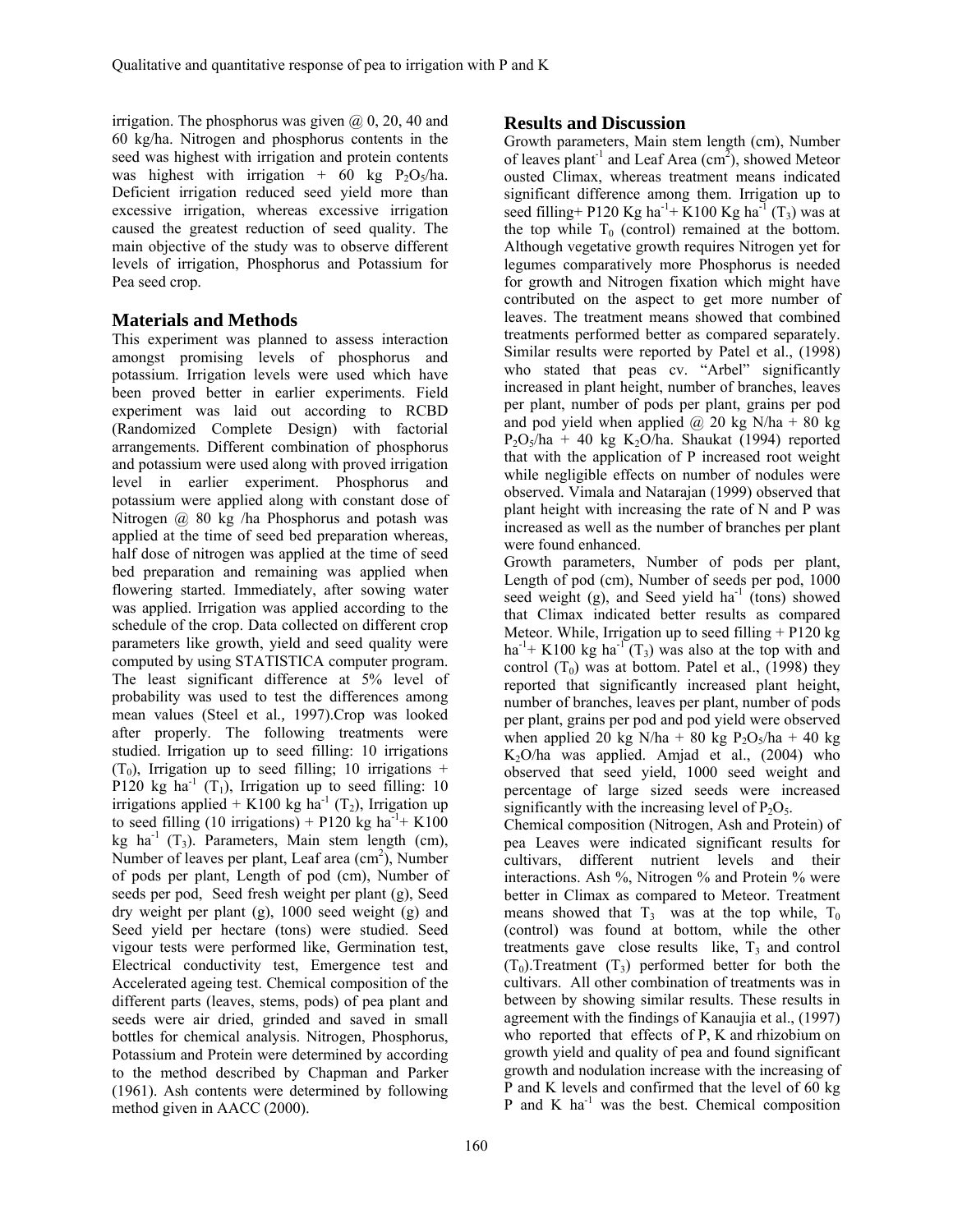| Growth<br><b>Parameters</b> | <b>Main Stem</b><br>Length (cm) |               |                          |               | Number of<br><b>Leaves Per Plant</b> |                 | <b>Leaf Area</b><br>$\textbf{(cm}^2)$ |               |                     |
|-----------------------------|---------------------------------|---------------|--------------------------|---------------|--------------------------------------|-----------------|---------------------------------------|---------------|---------------------|
| <b>Treatments</b>           | Climax                          | <b>Meteor</b> | Mean                     | <b>Climax</b> | <b>Meteor</b>                        | <b>Mean</b>     | Climax                                | <b>Meteor</b> | Mean                |
| $\mathbf{T_0}$              | 42.750                          | 53.750        | 48.250d                  | 63.750        | 64.000                               | 63.875d         | 252.25                                | 250.25        | 251.25d             |
| $\mathbf{T}_1$              | 43.250                          | 55.000        | 49.125 <sub>hc</sub>     | 66.500        | 65.500                               | 66.000c         | 253.00                                | 252.25        | 252.62c             |
| $\mathbf{T}_2$              | 45.250                          | 60.000        | 49.625b                  | 67.000        | 67.000                               | 67.000b         | 254.00                                | 253.00        | 253.50 <sub>h</sub> |
| $\mathbf{T}_3$              | 57.250                          | 62.750        | 60.000a                  | 70.250        | 68.000                               | 69.125a         | 255.00                                | 254.00        | 254.50a             |
| <b>Cultivars Mean</b>       | 47.125b                         | 57.875a       | $\overline{\phantom{a}}$ | 66.875a       | 66.125b                              | $\qquad \qquad$ | 253.56a                               | 252.37b       | $\blacksquare$      |

|  |  |                                                                                 |  |  |  | Table 1: Qualitative and Quantitative Response of Pea (Pisum sativum 1.) to Judicious Applications of |
|--|--|---------------------------------------------------------------------------------|--|--|--|-------------------------------------------------------------------------------------------------------|
|  |  | Irrigation with Phosphorus and Potash on Growth Parameters of Two Pea Cultivars |  |  |  |                                                                                                       |

Means followed by the same letter in a column do not differ significantly at  $p \le 0.05$ .

#### **Table 2: Qualitative and Quantitative Response of Pea (***Pisum sativum* **l.) to Judicious Applications of Irrigation with Phosphorus and Potash on Growth Parameters of Two Pea Cultivars**

| Growth                |         | <b>Number of Pods</b> |                |         | Length of     |                |         | Number of      |                      |  |  |
|-----------------------|---------|-----------------------|----------------|---------|---------------|----------------|---------|----------------|----------------------|--|--|
| <b>Parameters</b>     |         | per plant             |                |         | pod (cm)      |                |         | Seeds per pods |                      |  |  |
| <b>Treatments</b>     | Climax  | Meteor                | <b>Mean</b>    | Climax  | <b>Meteor</b> | <b>Mean</b>    | Climax  | <b>Meteor</b>  | <b>Mean</b>          |  |  |
| $\mathbf{T_0}$        | 22.250  | 22,000                | 22.125d        | 5.2050  | 5.1500        | 5.1775d        | 5.1500  | 6.0125         | 5.5812d              |  |  |
| $\mathbf{T}_1$        | 23,000  | 23.500                | 23.250c        | 5.6050  | 5.1750        | 5.3900c        | 5.5250  | 6.2750         | 5.9000bc             |  |  |
| $\mathbf{T}_2$        | 24.750  | 24.250                | 24.500b        | 5.6200  | 5.6000        | 5.6100b        | 5.6500  | 6.3375         | 5.9937 <sub>bc</sub> |  |  |
| $\mathbf{T}_3$        | 28,000  | 27,000                | 27.500a        | 6.1475  | 7.0750        | 6.6112a        | 6.1750  | 8.3025         | 7.2300a              |  |  |
| <b>Cultivars Mean</b> | 24.500a | 24.187b               | $\blacksquare$ | 5.6443b | 5.7500a       | $\blacksquare$ | 5.6250b | 6.7318a        | $\blacksquare$       |  |  |

Means followed by the same letter in a column do not differ significantly at  $p \le 0.05$ .

**Table 3: Qualitative and Quantitative Response of Pea (***Pisum sativum* **l.) to Judicious Applications of Irrigation with Phosphorus and Potash on Yield Parameters of Two Pea Cultivars** 

| <b>Yield Parameters</b> |         | 1000 Seed weight (g) |                     | Seed yield per hectare |               |             |  |
|-------------------------|---------|----------------------|---------------------|------------------------|---------------|-------------|--|
| <b>Treatments</b>       | Climax  | <b>Meteor</b>        | <b>Mean</b>         | Climax                 | <b>Meteor</b> | <b>Mean</b> |  |
| $\mathbf{T_0}$          | 242.25  | 250.50               | 246.37d             | 2.0050                 | 2.0525        | 2.0287d     |  |
| $\mathbf{T}_1$          | 243.00  | 253 25               | 248.12c             | 2.2075                 | 2.1200        | 2.1637c     |  |
| $\mathbf{T}_2$          | 244.25  | 254.75               | 249.50 <sub>b</sub> | 2 3 7 5 7              | 2.2825        | 2.3291b     |  |
| $\mathbf{T}_3$          | 245.75  | 256.75               | 251.25a             | 2.7450                 | 2.5300        | 2.6375a     |  |
| <b>Cultivars</b> Mean   | 243.81b | 253.81a              |                     | 2.3333a                | 2.2462b       |             |  |

Means followed by the same letter in a column do not differ significantly at  $p \le 0.05$ .

**Table 4: Qualitative and Quantitative Response of Pea (P***isum sativum* **l.) to Judicious Applications of Irrigation with Phosphorus and Potash on Chemical Composition of Leaves of Two Pea Cultivars** 

| <b>Chemical</b>       |               | Nitrogen      |         |                      | Protein       |                          |                      | Ash     |             |  |
|-----------------------|---------------|---------------|---------|----------------------|---------------|--------------------------|----------------------|---------|-------------|--|
| Composition           | $\frac{0}{0}$ |               |         |                      | $\frac{6}{9}$ |                          | $\frac{0}{0}$        |         |             |  |
| <b>Treatments</b>     | Climax        | <b>Meteor</b> | Mean    | <b>Climax Meteor</b> |               | Mean                     | <b>Climax Meteor</b> |         | <b>Mean</b> |  |
| $T_0$                 | 1.7850        | 1.7775        | 1 7812d | 11 225               | 11.525        | 11 375d                  | 13.703               | 13.810  | 13.756c     |  |
| $\mathbf{T}_1$        | 1.8100        | 1.8275        | 1.8300c | 11 357               | 11.540        | 11.448c                  | 13.450               | 13.710  | 13.580d     |  |
| $\mathbf{T}_2$        | 1.8350        | 1.8500        | 1.8425b | 11.520               | 11.578        | 11.549b                  | 13.850               | 13.852  | 13.851b     |  |
| $T_3$                 | 1.8600        | 1.8625        | 1 8612a | 11.640               | 11.623        | 1.631a                   | 14.710               | 14.640  | 14.675a     |  |
| <b>Cultivars Mean</b> | .8225ab       | l.8293a       |         | 11.435b              | 11.566a       | $\overline{\phantom{a}}$ | 13.928b              | 14.003a |             |  |

Means followed by the same letter in a column do not differ significantly at  $p \le 0.05$ .

(Nitrogen %, Ash %and Protein %) of pea Stems were depicted significant results for cultivars, irrigation, phosphorus, potassium and their interactions. Chemical composition was better in Climax as compared to Meteor.  $T_3$  gave better results but control  $(T_0)$  was found at bottom while other treatments showed results in between  $T_3$  and control  $(T_0)$ . These results are in agreement with the findings

of Kanaujia et al., (1997) who evaluated the effect of Phosphorus, Potash and rhizobium on growth, yield and quality of pea and reported that the growth and nodulation were significantly increased with l increasing of levels of Phosphorus and Potash alone and found the best of P and K was  $60$  Kg ha<sup>-1</sup>. Seeds from plants supplied with nitrogen might be more vigorous than contro seeds. Application of nitrogen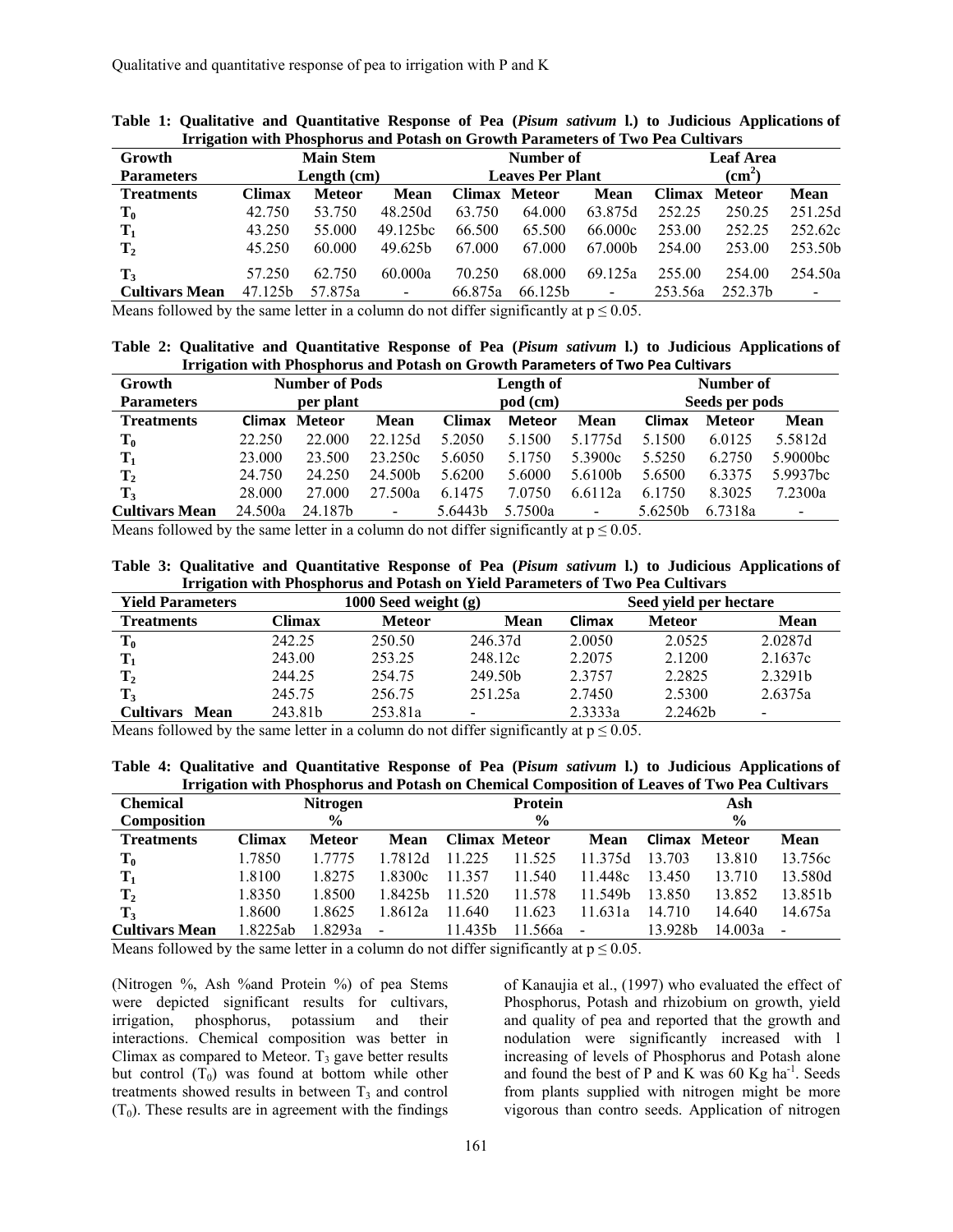| Chemical              | Nitrogen % |               |                          | Protein %            |         |                              | Ash $%$       |        |                     |
|-----------------------|------------|---------------|--------------------------|----------------------|---------|------------------------------|---------------|--------|---------------------|
| <b>Composition</b>    |            |               |                          |                      |         |                              |               |        |                     |
| <b>Treatments</b>     | Climax     | <b>Meteor</b> | <b>Mean</b>              | <b>Climax Meteor</b> |         | Mean                         | Climax Meteor |        | <b>Mean</b>         |
| $\mathbf{T_0}$        | 1.2850     | .3400         | 1.3125d                  | 8.1225               | 8.2650  | 8 1937d                      | 11.408        | 11.780 | 11.594d             |
| $\mathbf{T}_1$        | 1.3375     | 1.3400        | 1.3387c                  | 8.3600               | 8.3425  | 8.3512c                      | 11.390        | 11.830 | 11.610c             |
| $\mathbf{T}_2$        | 1.3475     | 3550          | 1 3512ab                 | 8.4125               | 8.4125  | 84125h                       | 11.848        | 12.063 | 11.955 <sub>h</sub> |
| $\mathbf{T}_3$        | 1.3550     | 1.3550        | 1.3550a                  | 8.4700               | 8.4650  | 8.4675a                      | 12.245        | 12.238 | 12.241a             |
| <b>Cultivars Mean</b> | 1.3312b    | 1.3475a       | $\overline{\phantom{a}}$ | 8.3412b              | 8.3712a | $\qquad \qquad \blacksquare$ | 11.722b       | 977a   |                     |

**Table 5: Qualitative and Quantitative Response of Pea (***Pisum sativum* **l.) to Judicious Applications of Irrigation with Phosphorus and Potash on Chemical Composition of Stems of Two Pea Cultivars** 

Means followed by the same letter in a column do not differ significantly at  $p \le 0.05$ .

**Table 6: Qualitative and Quantitative Response of Pea (***Pisum sativum* **l.) to Judicious Applications of Irrigation with Phosphorus and Potash on Chemical Composition of Pod + Seeds of Two Pea Cultivars**

| <b>Chemical</b>       | Nitrogen $%$         |         |                          | Protein %            |         |                          | Ash $%$ |               |         |
|-----------------------|----------------------|---------|--------------------------|----------------------|---------|--------------------------|---------|---------------|---------|
| <b>Composition</b>    |                      |         |                          |                      |         |                          |         |               |         |
| <b>Treatments</b>     | <b>Climax Meteor</b> |         | Mean                     | <b>Climax Meteor</b> |         | Mean                     | Climax  | <b>Meteor</b> | Mean    |
| $\mathbf{T_0}$        | 3.3350               | 3.4150  | 3.3750d                  | 20.910               | 20.985  | 20.947d                  | 4.4250  | 4.4300        | 4.4275d |
| $T_1$                 | 3.3550               | 3.4350  | 3.3950 <sub>bc</sub>     | 20.980               | 21.255  | 21.111c                  | 4.5225  | 4.4850        | 4.5037c |
| $\mathbf{T}_2$        | 3.3475               | 3.4400  | 3.3937 <sub>bc</sub>     | 21.593               | 21.463  | 21.528b                  | 4.6375  | 4.6100        | 4.6237b |
| $\mathbf{T}_3$        | 3.4550               | 3.4625  | 3.4587a                  | 21.663               | 21.602  | 21.632a                  | 4.7050  | 4.7150        | 4.7100a |
| <b>Cultivars Mean</b> | 3.3731b              | 3.4381a | $\overline{\phantom{a}}$ | 2.1286b              | 21.326a | $\overline{\phantom{a}}$ | 4.5725a | 4.5600b       |         |

Means followed by the same letter in a column do not differ significantly at  $p \le 0.05$ .

**Table 7: Qualitative and Quantitative Response of Pea (***Pisum sativum* **l.) to Judicious Applications of Irrigation with Phosphorus and Potash on Seed Nutrient Concentration of Two Pea Cultivars**

| <b>Nutrient</b>       | Nitrogen %          |               |             | Protein %     |               |                | Potash % |               |                     |
|-----------------------|---------------------|---------------|-------------|---------------|---------------|----------------|----------|---------------|---------------------|
| <b>Concentration</b>  |                     |               |             |               |               |                |          |               |                     |
| <b>Treatments</b>     | <b>Climax</b>       | <b>Meteor</b> | <b>Mean</b> | <b>Climax</b> | <b>Meteor</b> | Mean           | Climax   | <b>Meteor</b> | <b>Mean</b>         |
| $\mathbf{T_0}$        | 3.4175              | 3.7875        | 1.8937d     | 0.3825        | 0.3850        | 0.3837a        | 0.8900   | 1.0200        | 0.9550a             |
| $\mathbf{T}_1$        | 3.2275              | 3.1125        | 3.1700c     | 0.2400        | 0.2625        | 0.2512d        | 0.5625   | 0.5800        | 0.5712d             |
| $T_2$                 | 3.6325              | 3.3950        | 3.5137a     | 0.3300        | 0.3550        | 0.3425c        | 0.6850   | 0.9800        | 0.8325c             |
| $T_3$                 | 3.3125              | 3.3325        | 3 3225h     | 0.3550        | 0.3625        | 0.3587b        | 0.8100   | 0.9925        | 0.9012 <sub>b</sub> |
| <b>Cultivars Mean</b> | 3.3975 <sub>h</sub> | 3.4068a       |             | 0.3268b       | 0.3412a       | $\overline{a}$ | 0.7368b  | 0.8931a       |                     |

Means followed by the same letter in a column do not differ significantly at  $p \le 0.05$ .

**Table 8: Qualitative and Quantitative Response of Pea (***Pisum sativum* **l.) to Judicious Applications of Irrigation with Phosphorus and Potash on Quality Parameters of Two Pea Cultivars** 

| <b>Quality</b>        |               | <b>Electrical conductivity</b> |                |         | <b>Emergence</b> % |                     | <b>Germination</b> % |               |                |
|-----------------------|---------------|--------------------------------|----------------|---------|--------------------|---------------------|----------------------|---------------|----------------|
| <b>Parameters</b>     |               | $(\mu s/g)$                    |                |         |                    |                     |                      |               |                |
| <b>Treatments</b>     | <b>Climax</b> | Meteor                         | Mean           | Climax  | <b>Meteor</b>      | Mean                | Climax               | <b>Meteor</b> | <b>Mean</b>    |
| $\mathbf{T_0}$        | 17.250        | 23.000                         | 20.125d        | 80.250  | 86.250             | 83.250d             | 5.2050               | 5.1500        | 5.1775d        |
| $\mathbf{T}_1$        | 19.000        | 24.000                         | 21.500c        | 81.750  | 87.250             | 84.500c             | 5.6050               | 5.1750        | 5.3900c        |
| $\mathbf{T}_2$        | 20.000        | 24.250                         | 22.125b        | 84.500  | 90.250             | 87.375 <sub>h</sub> | 5.6200               | 5.6000        | 5.6100b        |
| $T_3$                 | 22.000        | 24.500                         | 23.250a        | 96.500  | 98.250             | 97.375a             | 6.1475               | 7.0750        | 6.6112a        |
| <b>Cultivars Mean</b> | 19.562b       | 23.937a                        | $\blacksquare$ | 85.750b | 90.500a            | $\blacksquare$      | 5.6443b              | 5.7500a       | $\blacksquare$ |

Means followed by the same letter in a column do not differ significantly at  $p \le 0.05$ .

fertilizer increased the quality of proteins to a greater degree than all other amino acids. Similar findings have been reported by (Ries and Everson, 1973; Ene and Bean, 1975).

Chemical composition (Nitrogen %, Ash % and Protein %) of pea Pod + Seeds showed significant

results for cultivars, treatments and their interactions. Ash % was better in Meteor with 4.57% as compared to Climax with 4.56%, Ash % was high in  $T_3$  4.57% but  $T_0$  was present at bottom with 4.55%. Nitrogen % and Protein % were better in Climax as compared to Meteor. Nitrogen and Protein % level was also high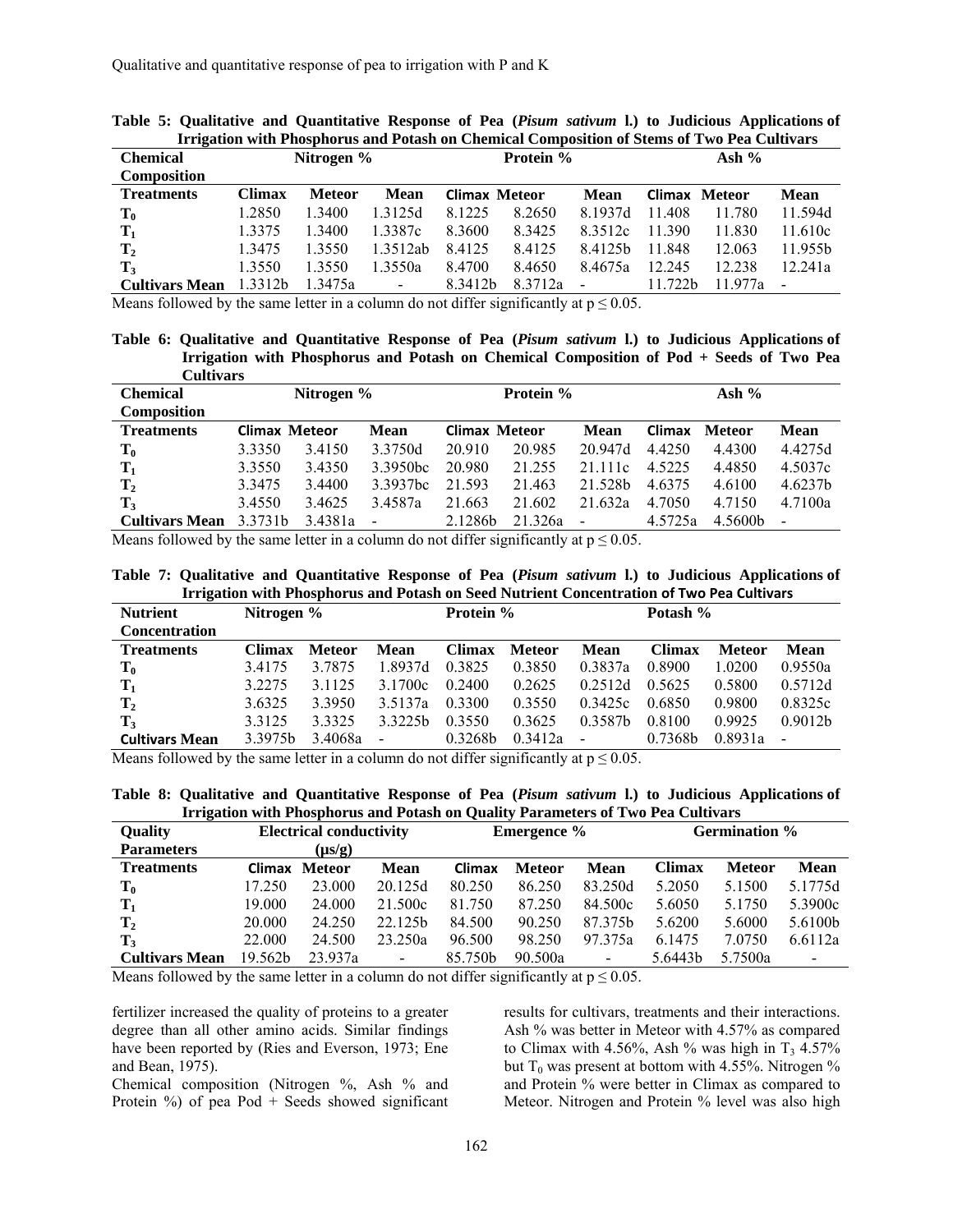in  $T_3$  but  $T_0$  was at the bottom These results are supported by Kanaujia et al., (1997) who evaluated the effect of P, K and rhizobium on growth, yield and quality of pea cv. Lincolin reported that the growth and nodulation were significantly increased with the increasing levels of P and K  $(0, 30, 60, 90$  Kg ha<sup>-1</sup>) alone and found P and K with 60 Kg ha $^{-1}$ , was the best.

Seed nutrient concentration (Potash %, Nitrogen % and Phosphorus %) showed significant results for cultivars and treatments. Potash  $(\%)$ , Nitrogen  $(\%)$ and Phosphorus (%) were better in Climax as compared to Meteor with treatment  $T_3$  but  $T_0$  was at the bottom while other treatments showed results inferior. These results are in line with the findings of Kanaujia et al., (1997) who reported the effect of P, K and rhizobium on growth, yield and quality of pea and reported that the growth and nodulation were significantly increased with the increasing levels of P and K  $(0, 30, 60, 90$  Kg ha<sup>-1</sup>) alone which also increased the seed yield and quality.

Seed vigour tests, electrical conductivity and emergence % tests showed Climax performed better than Meteor. Treatment means showed that Irrigation up to seed filling + P120 Kg ha<sup>-1</sup>+ K100 Kg ha<sup>-1</sup> (T<sub>3</sub>) was at the first position, followed by  $T_2$ , whereas,  $T_0$ and  $T_1$  occupied the last two positions. These results are in line with the findings of Bhopal (1991) who observe the response of garden pea to N and P application and reported in vigorous vegetative with increasing rate of N up to 40 kg N/ha and then declined at 60 kg N/ha. Germination % test showed that Meteor performed comparatively better than Climax under the aspect of germination percentage with 94.50 and 93.81 respectively. As far as germination  $\%$ age is concerned,  $T_3$  also stood at the 1st position, followed by  $T_2$ , where as,  $T_0$  (control) occupied at last position by showing less germination %. Moreover treatment mean values followed the sequence of  $T_3$  (96.25),  $T_2$  (94.25),  $T_1$  (93.50), and  $T_0$ (92.62).These results are in line with the findings of, Cutcliffe and Munro (1980) studied the effects of NPK on pea crop and reported that maximum germination was found 85-95% by increasing the rate of N and P.

### **Conclusion**

Climax gave better seed yield 2.24 tons as compared to Meteor with  $2.33$  tons ha<sup>-1</sup>seed yield. Treatment, Irrigation up to seed filling + P120 Kg ha<sup>-1</sup>+ K100 Kg ha<sup>-1</sup> (T<sub>3</sub>) was found at the top with 2.63 tons ha<sup>-</sup> <sup>1</sup>seed yield, followed by  $T_2$  with 2.33 tons ha<sup>-1</sup> while control  $(T_0)$  was found at the bottom with 2.02 tons  $ha<sup>-1</sup>$  respectively. As far as seed vigour tests showed that Irrigation up to seed filling + P120 Kg ha<sup>-1</sup>+ K100 Kg ha<sup>-1</sup>  $(T_3)$  was better for both cultivars. Different chemical composition tests of leaves, stems

and pods were observed it was found that Climax cultivar was better as compared to Meteor. It is concluded that seed vigour of Climax cultivar with Irrigation up to seed filling + P120 Kg ha<sup>-1</sup>+ K100  $Kg$  ha<sup>-1</sup> gave better results as compared to other levels of phosphorus, potash and Irrigation.

### **References**

- AACC, 2000. Approved methods of American association of cereal chemists (10th ed). Arlington, USA: American Association of Cereal Chemists.
- Amjad M, MA Anjum and N Akhtar, 2004. Influence of phosphorus and potassium supply to mother plant on seed yield, quality and vigour of pea (*Pisum sativum*). Asian Journal of Plant Science, 3(1): 108-113.
- Baigorri HS, MC Antolin and M Sanchez-Diaz, 1999. Reproductive response of two morphologically different pea cultivars to drought. European Journal of Agronomy, 10: 119-128.
- Bhopal S, 1991. Note on response of garden pea to N and P application in North Hills. Indian Journal of Horticulture, 47(1): 107-108.
- Biddle AJ and JM King, 1978. Effect of harvesting methods, equipment and weather on pea seed quality. Acta Horticulture, 83: 77-81.
- Chapman HD and F Parker, 1961. Determination of NPK. Methods of soils, plants and waters, Private Divison Agriculture University California, USA, pp: 150-179.
- Cutcliffe JA and DC Munro, 1980. Effects of nitrogen, phosphorus, potassium and lime on yield and maturity of green peas. Canadian Journal of Plant Science, 60(2): 599-604.
- Dubey RP, BP Kaistha and RC Jaggi, 1999. Influence of irrigation and phosphorus on growth, green pod yield and nutrient uptake of pea in Lahaul valley of Himachal Pradesh, Indian Journal of Agronomy, 44(1): 137-140.
- Ene BN and EW Bean, 1975. Variation in seed quality between certified seed lots of perennial ryegrass, and their relationship to nitrogen supply and moisture status during seed development. Journal of the British Grassland Society, 30: 195-199.
- George RAT, RJ Stephens and S Varis, 1980. The effect of mineral nutrients on the yield and quality of seeds in tomato. In seed production (Ed. P.D Hebblethwaite), pp: 561-567.
- Guatam OP and D Lenka, 1968. Response of vegetative reproduction growth to row spacing and seed rate of pea under different fertility and irrigation conditions. Indian